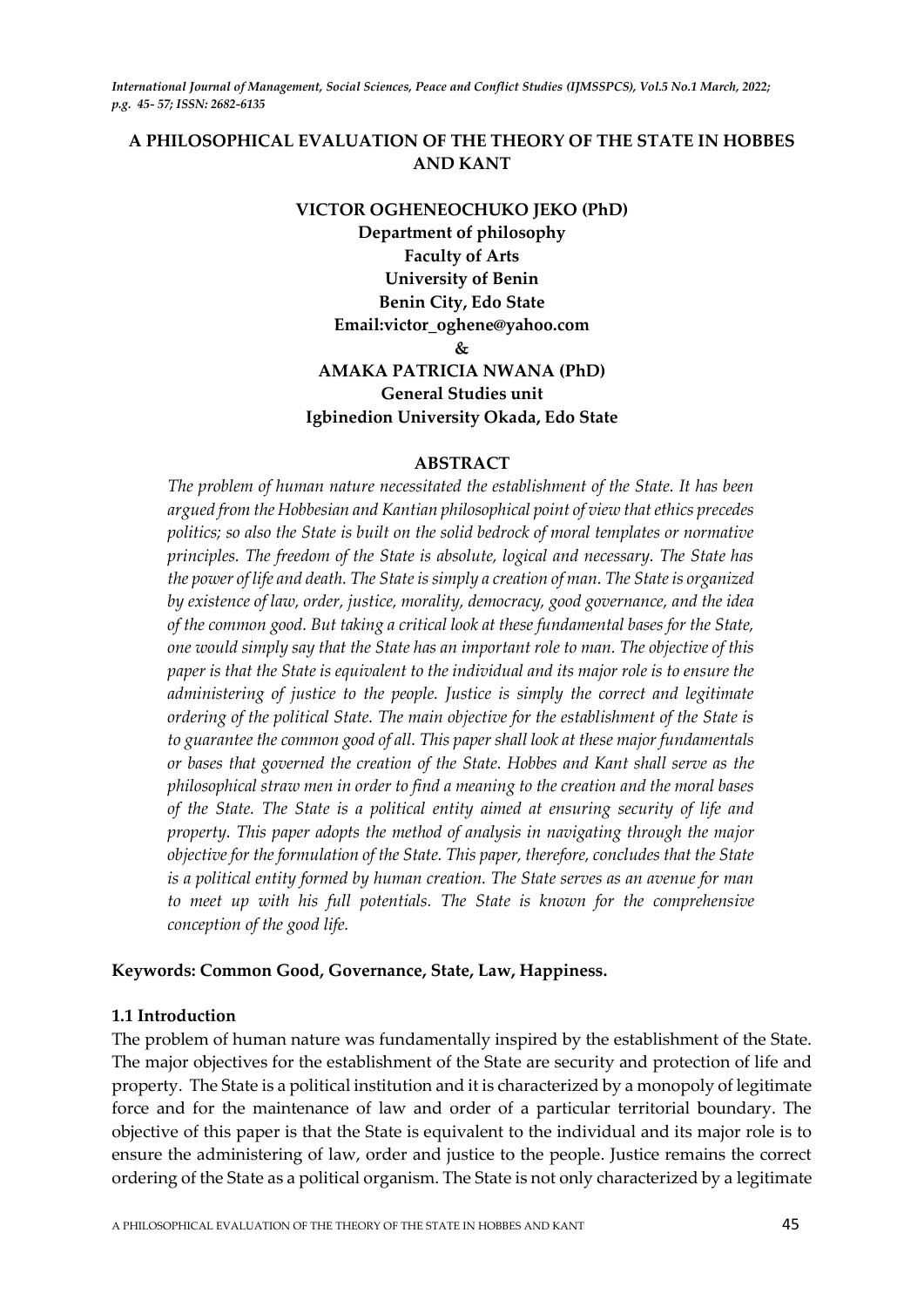force for the maintenance of a particular territorial boundary but to guarantee commodious living, social solidarity, law and order, social justice, security of life and property, stability, accommodation, normative peace, and the normative possibility of the common good. The State is the sole creation of man. The State serves as a search light for human flourishing. But how really flourishing is man in the State? From the Marxian perspective, the State has served as the avenue to hamstring man in all its ramifications. The creation of the State by human beings is not really a bad idea but its main objective for its creation has long been defeated. This paper shall streamline the meaning of the State from the Kantian and Hobbes's philosophical point of view, the moral bases of the State such as democracy and good governance, the idea of law and justice in the State, the idea of freedom in the State, and the idea of the common good in the State. The need for moral value in the State is a paramount issue. This paper shall critically look at the areas where the State can help in aiding man's full potentialities in his politico-existential relations. The failure of States is a global phenomenon. This paper is subdivided into eight subsections. Section one is anchored on the introductory remarks. Section two talked about the conceptual clarification of the State. Section three discusses Hobbes's nature of the State and the logic of legal morality. Section four focuses on Kant's conception of the State. Section five discusses about the principles and the bases of the modern State. Section six is hinged on the failure of the modern States. Section seven is aimed at the evaluation of Hobbes and Kant's theory of the State. Section eight is anchored on the concluding considerations. This paper concludes that the State is a political entity and it is governed by the logic of legal morality. The State is a political organism formed by human association. The State has a great role to play in order to guarantee human dignity, human flourishing or the general happiness of all mankind.

## **1.2 A Conceptual Clarification of the State**

States are organized entity where all political activity has to do with making, applying, interpreting or enforcing the law (Raphael, 1976:28). It seems best to regard the State as an association rather than a community. The State is certainly organized, indeed the most highly organized of all forms of human association (Raphael, 1976:39). For Raphael:

One might argue that the whole of the life of the community should be organized by the State, that the State should identify itself with the community whose membership it shares, as was true of the Greek city-State, where religion, morals, and art, as well as order and defence, were all part of the business of the polis. The state in the modern world is often a Nation-State, i.e a nation organized as an association. The nation is a community, a group with all the conditions for a common life and giving rise to natural sentiments of loyalty and identification, but not limited to a specific set of purposes (Raphael, 1976:39-40).

For Plato, the State is equivalent to the individual writ large; that the best way of proceeding is to study justice in the state and then transfer our findings to the individual (Warburton, 2006:8). The State is organized by prudential and moral obligation (Raphael, 1976:78). The State is governed by democratic ideals. Liberty and equality are what distinguished the democratic ideal from other political ideals. Liberty and equality are the distinctive features or aims of democracy (Raphael, 1976:142-143). The distinctive features of democratic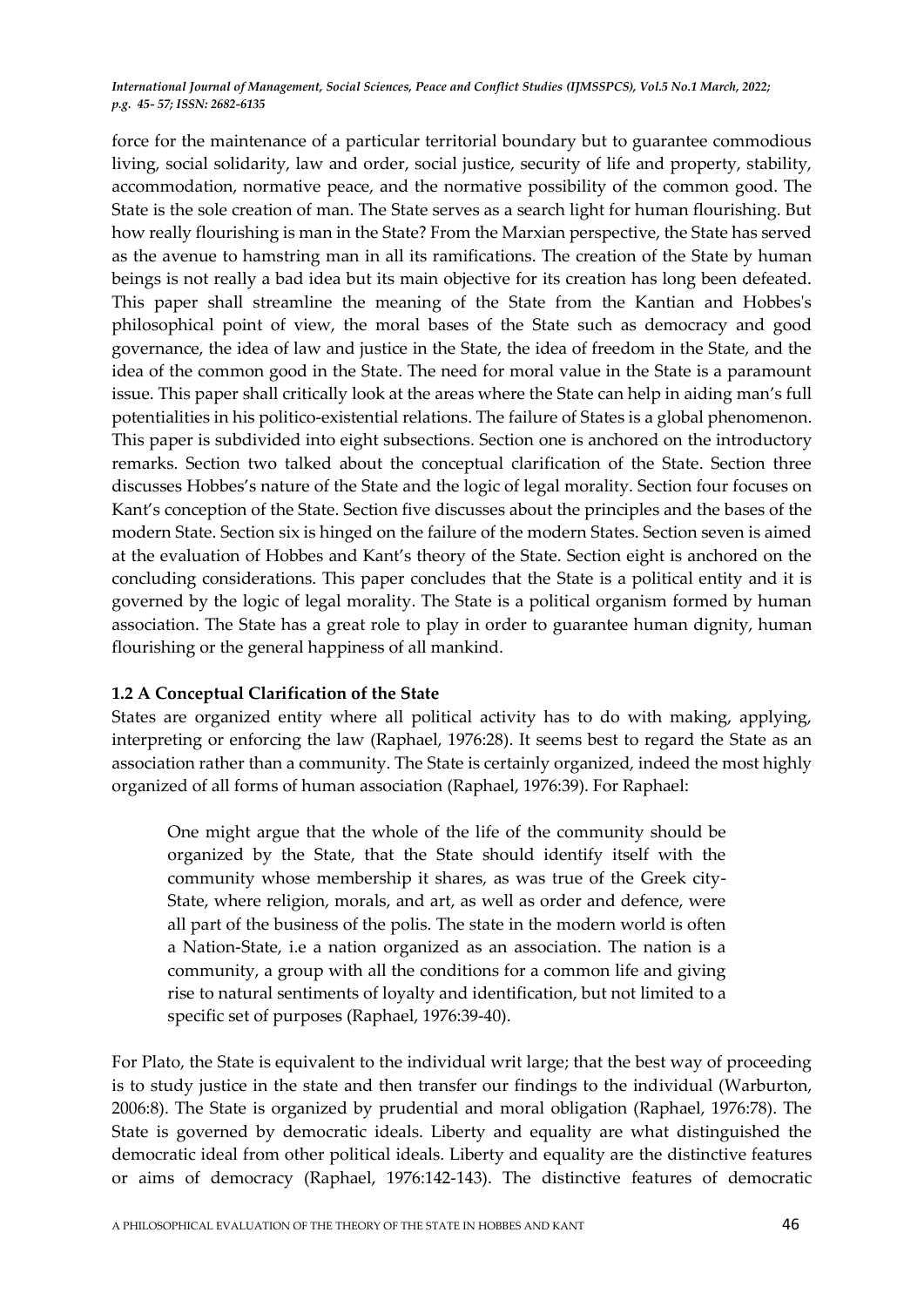government, at least as we understand it in the Western world is intended to secure a maximum of liberty of citizens. The democrats hold that all men have an equal right to liberty and self-direction (Raphael, 1976:142). It is worthy of note that democracy is a matter of liberty as well as equality, and liberty includes the freedom to express one's opinions and one's criticisms of those who have the whip-hand (Raphael, 1976:164).The State is governed by normative principles such as politics, morality and law.

#### **1.3 Hobbes's Nature of the State and the Logic of Legal Morality**

Hobbes was a political absolutist. His political absolutism presupposes the fact that the State has absolute power. He posits that every individual must subject his natural rights to the sovereign power of the State. Hobbes's political absolutism presupposes that the State is characterized by a legitimate force. Force remains the legal instrument of the State. He argues that the individual is obsessed with appetites and aversion. Hobbes argues that the life of man in the state of nature is solitary, brutish, poor, nasty and short. He argues that ethics must precede politics. Hobbes believes that man's life is governed by major factors such as competition, self- preservation, fear, vain-gloriousness and diffidence. Hobbes's introduction to political philosophy and contemporary political thinking presupposes the fact that ethics precedes politics. Hobbes argued that it was necessary for all the rights of the individual human persons to be yielded to the sovereignty of the State and the State remains absolute in all its ramifications. According to Tom (1996: 28), the reasons that made sovereignty necessary also made it absolute. Hobbes believed that ethics precedes politics; his conception of ethics forms the normative foundation for his moral philosophy. According to Tom (1996: 175) the first issue to consider is just what Hobbes understood by "moral philosophy" and in particular how he differentiated it from politics. On number of occasions, he tried formally to define the place of "ethiques" (ethics) or "moral philosophy" inside his grand system of human knowledge. Ethics tracing back in the period of antiquity to Plato and his pupil Xenocrates that ethics, according to this scheme, comprehended politics, the most vivid expressions of this being the fact that Aristotle's ethics or if you like moral philosophy and his politics were two works in a single whole. According to Plato, Xenocrates and Aristotle ethics and politics are like two sides of the same coin. Hobbes's moral philosophy paved the way for his theory of political obligation and that of universal consent. According to Ryan (1996:217) thinking of humanity as morally, politically, and intellectually on a level re-inforced the view that the state rested on universal consent rather than on a tendency toward a natural hierarchy. Moreover, ethics and politics went together as a single science (Tom, 1996: 176). The State ought to be governed by ethical principles. Hobbes however, iterated that:

The contents of moral philosophy according to both the old tradition and our own view of the matter are, after all, precisely such things as "justice and all the other virtues" which Hobbes assigned to the domain of civil philosophy, whereas ethics for him was conversant instead with the passions and manners of men. To see what he understood by this, we should first look carefully at the structure and argument of De homine, since only there did he specifically and exclusively address the issue of ethics as distinct from politics (1996: 180).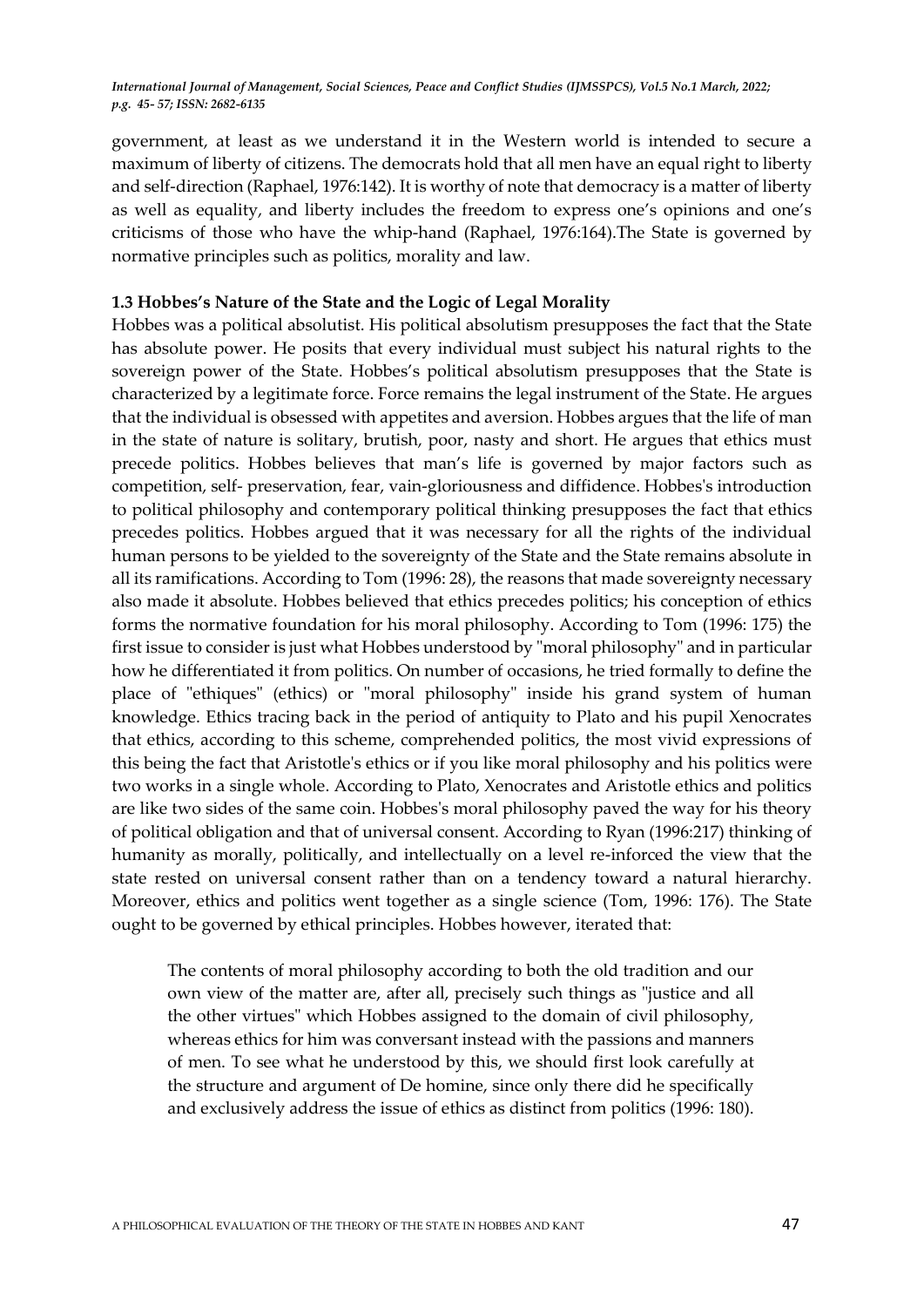## **1.4 Kant's Conception of the State**

Kant's conception of the State is anti-revolutionary. He kicks against violent resistance against the State during the French revolution of 1789. He has a staunch support for civil disobedience. As observed by Wolfgang Kersting (1992), the idea of civil disobedience and violent revolution has been misconstrued. Kant's conception of the State is glaringly anchored on integrating morals with politics revoking the Machiavellian tradition in separating morals from politics. Kant's political philosophy abhors violence in the State. Kant's doctrine of political philosophy encapsulates the realms of philosophy of right and the philosophy of history. The utopian vanishing point on the horizon of this practical philosophy of history is the highest political good, perpetual peace. It is worthy of note that:

When one looks for political philosophy in the structure of Kant's practical philosophy, one finds it in the realms of philosophy of right and the philosophy of history. Kant revoked Machiavelli's separation between morals and politics, and by integrating political philosophy under the authority of pure practical reason re-created the old unity of morals and politics in a revolutionary new conceptual framework and on the basis of a revolutionary new theory of justification (Kersting, 1992:343).

Accordingly, Kersting (1992:347) asserts that the justification of Kant's philosophy of right depends on his moral philosophy. Thus, the claim to validity of his political philosophy is also connected to the emphatic concept of reason in his moral philosophy and to the reality of transcendental freedom. The fate of the justification of Kant's philosophy of right and his political philosophy therefore lies precisely where Kant's moral philosophy is most vulnerable. However, the State in its normative structure ought to enjoy relative peace, political and economic stabilization, communicative solidarity and accommodation of all the individual human persons. Political leaders ought to abide by the rules governing stability, solidarity and accommodation. The idea of the fundamental principles of stability, solidarity and bargaining or dialogue and accommodation is what we may refer to as "consociational democracy"(Jay, 1992:177). The idea of the State is mainly governed by the fundamental principles of "consociational democracy" such as stability, solidarity and accommodation. According to Jay:

Theorists of 'consociational democracy' abstracted three factors from states which had achieved stability. First, stability was promoted by the very separation of peoples into distinct social and political blocs, since 'high fences make good neighbours'. Second, the solidarity of these groups promoted a concentration of authority in the hands of their representative leaders, giving them power to control dissidents and freedom of political manoeuvre. Third, the elites recognized that open political confrontation would have disastrous consequences, and hence by a process of bargaining and accommodation produced agreed policies that reconciled the contending claims and interests (Jay, 1992:177).

Moreover, the State must ensure every measure of political accountability and the scale of human interdependence in the modern world; all these, and more, erode the conditions under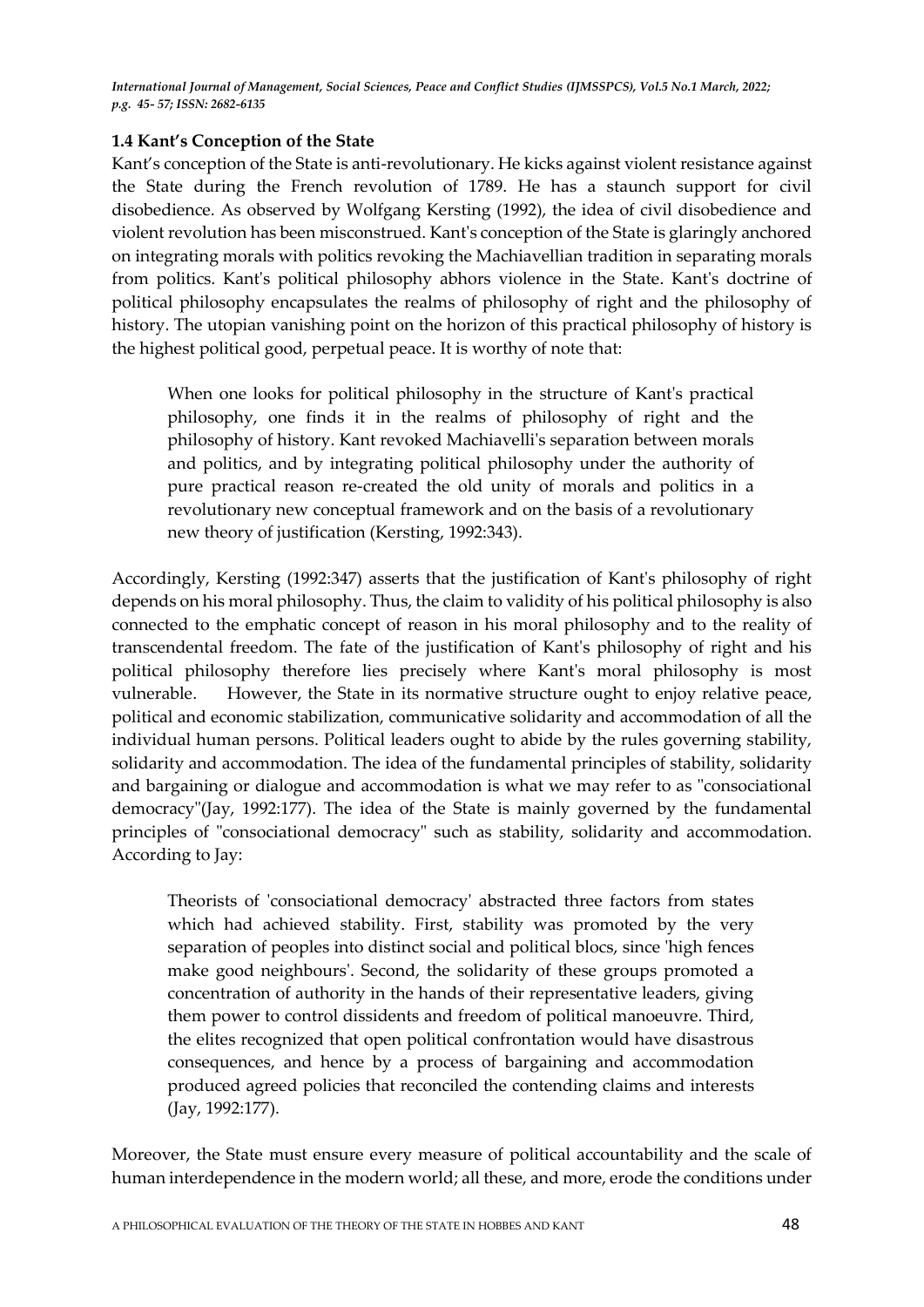which 'the peoplecan effectively rule over their own lives (Jay; 1992:181). The idea of the State is synonymous with Hobbes's idea of man's self-interest gravitating into that of the public interest. Bernard Gert, for instance, posits that by considering the way in which passion and reason can interact to produce the behaviour called for by Hobbes's moral philosophy; although, self- interest is crucial to the rational control of the individual passion. Gert denies that for Hobbes, it provides the sole motivation for doing anything (Gert, 1996: p.6).

Furthermore, the idea of the State is completely anchored on the need for a moral philosophy, and moral philosophy specifies the different sources principally linguistic-of illusions about the good and conflict between human beings. Moral philosophy then hits upon a good that is likely to be universally acknowledged as suchself- preservation and tries to present certain behaviour-the ones traditionally regarded as virtuous- as means to self- preservation or normative peace. Richard Tuck is struck throughout by the way that Hobbes can have it both ways in his moral philosophy-being subjectivist about valuations but objectivist about the moral law. Moral laws can be objective in the sense of commanding universal assent and leading to a normative condition [peace] that everyone will find subjectively preferable to its absence [war] without there being an independent existing rightness that they conform (Tuck,1996:7).Hobbes's idea of the State has to do not just with the idea of moral philosophy but about his skepticism about the objective values. Bernard Gert believed that Hobbes theory of human nature is never all about human beings, but plenty of room is left for variety of motivation not only between human beings but within human beings over time (Gert, 1996:op.cit). In the Kantian philosophy the state is not demanded by prudence and utility, but is called for by reason and thus equipped with the property of juridical necessity (Kersting, 1992:352).

# **1.5 The Principles and the Bases of the State**

## **Democracy and Good Governance**

Democracy and governance are correlated. Both have many things in common. Where there are democratic principles, good governance is bound to exist. Governance guarantees a robust liberal democratic tradition, human rights, democratic accountability and participatory government. The State is characterized by democratic and accountable government and the ability to achieve sustained economic and social development. The State is governed by the emergence of stable and democratic principles. The elements of good governance are interdependent. Good governance is aimed at improving human lives and to ensure functional, transparent, accountable, and effective legal institutions and ensuring the effective implementation of the rule of law and political leadership structure. Democracy is commonly associated with a number of political principles and practices. Among them are popular sovereignty; voting; electoral representations; political equality; and majoritarianism(Jay, 1992:155).

**Electoral representation:** Democracies are frequently defined as systems in which leaders are elected to represent the people in political decision making. Rousseau's own vision-of direct democracy, in which citizens themselves are the lawmakers and public officials- has been regarded by many as applicable only to small, simple communities, and hence irrelevant to modern states (Jay,1992:158).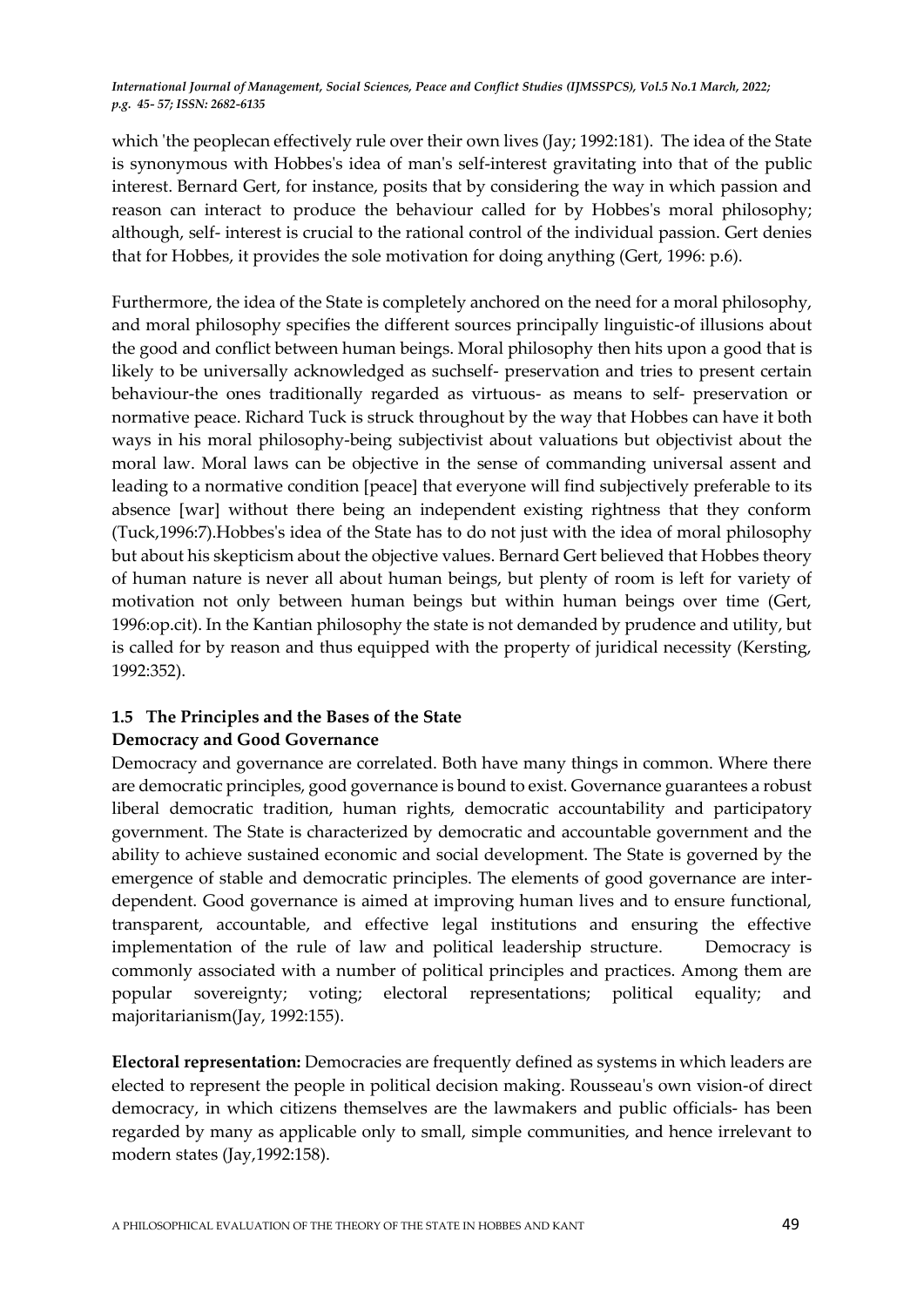## **Popular equality:**

According to Jay (1992:159) for some writers it is satisfied that the mere possession of formal voting rights-whether directly on legislation, or simply for representative: others insist that the mere possession of formal voting rights is worthless where economic and social inequalities tend to provide differential access to political power.

#### **Majoritarianism:**

Majorities might vote and act to strip away the legitimate rights of individuals or minorities, and, by behaving oppressively, contradicts the fundamental rationale for democracy itself. This possibility invites us to consider a central point made by both Mill and Rousseau- that a moral (and perhaps also pragmatic) case for majoritarianism exists only where either an oppressive minority denies effective rights to the majority, or where there is a fundamental consensus and high level of tolerance shared by all citizen body which will avert 'tyrannical' behaviour by the majority (Jay, 1992:160). Accordingly, Russell posits that:

Democracy, as it exists in large modern states, does not give adequate scope for political initiative except to a tiny minority. We are accustomed to pointing out that what the Greeks called 'democracy' fell short through the exclusion of women and slaves, but we do not always realize that in some important respects it was more democratic than anything that is possible when the governmental areas is extensive(Russell, 1977:59).

In addition, democracy is simply the rule by the people. Democracy means rule by the people. It is a form of decision making or government whose meaning can be made more precise by contrast with rival forms, such as dictatorship, oligarchy or monarchy (Harrison, 1998:867). Democracy as the rule by the people is aimed at promoting liberty and equality among the people in the state. Philosophical problems- connected with democracy relate both to its nature and its value. It might seem obvious that democracy has value because it promotes liberty and equality.....everyone has equal political power and is free from control by a special individual or group (Harrison, 998:op.cit). However, at least, on the voting conception of democracy, it is the majority who has the control. According to W.B Gallie cited by Ross Harrison (1998:867-868), the concept of democracy is an essentially contested concept. The nature and value fallen below its standard. What is today standardly called democracy is very different from what was standardly so called in the ancient world. We could analyze democracy as a system in which unanimous decisions are reached after a prolonged discussion which respects the equal autonomy and participation of everyone involved. Democracy is of value because it produces liberty and equality. Everyone has the same (political) power. So, democracy is egalitarian as compared with other forms of government or decision making (Harrison, 1998:868). Hence, democracy promotes liberty. There are several connected terms here; liberty, freedom, autonomy (Harrison, 1998:op.cit).Democracy means that the people rule themselves. Politics is all about the common good; it is not just of truth, but that of action. According to Mackenzie (2009:5), politics aims at the common good of all. In consonance with Benjamin Barber (1984), Harrison (1998:869) takes the area of politics to be one of action, not truth; and for her, democracy takes over in the area where metaphysics fails, creating its own epistemology. She says that for it is quite possible that the truth about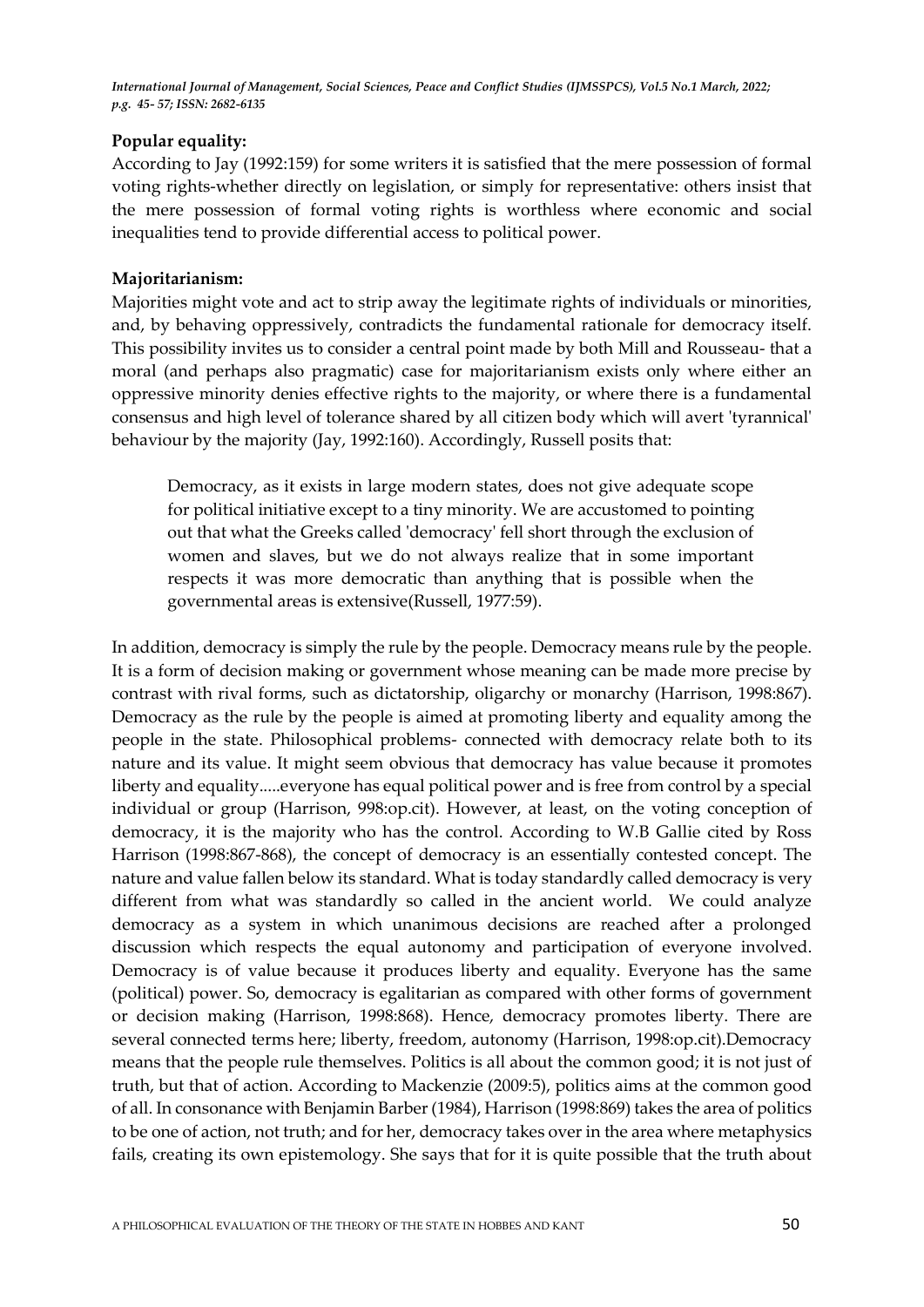what in general the State should do is the kind of truth about which people have a roughly equal capacity.

Furthermore, democratic actions are right in as much that it promotes the general happiness of all in any normative society. Democratic principles are related with utilitarian principles. Actions are in so far as they promote the general happiness. One major defects with modern democracy is that, the interest promoted is that of the ruling group, not that of the people as a whole. However, if the people as a whole are put in charge, they will promote the interests of the people as a whole. Seeking their own interests, they will produce general happiness. Democracy treats all votes equally; and it is justified as a form of education or development. It is taken to be, however, voting rights and adopting the majority view is an efficient method to use in any democratic process or democratic decision making. For the majority, decision has a higher probability of being right than the minority view. Discussion rather than voting becomes the central feature of democracy and it is important that people can meet and talk together before decisions are made (Harrison, 1998:869-870).

Moreover, democracy is all about the truth and democracy will not be inferior in discovering of the truth, and will have other advantages. It is worthy of note that other justifications for democracy are possible. One standard device for justification, for many areas, is utilitarianism. Something is justified if it promotes general happiness or public utility (Harrison, 1998:870). It is germane to assert that the happiness of society at large outweighs the happiness of a few privileged individuals (Hayry, 1994:1). Democracy is seen as a form of an applied ethics and it is devised as a fully comprehensive model of normative decision making; the greatest happiness principles states that all human efforts ought to be aimed at maximizing suffering in the world (Hayry, 1994:2-3). Goodin (1995:28) observes that in the utilitarian dimension, there is a legitimate role for State action at all. The State has the duty to organize and the power to enforce, as necessary-various sorts of coordination schemes and its citizens in discharging their individual (albeit imperfect) moral duties (Goodin, 1995:44).

Broadly speaking, democracy encourages economic dynamism. However, if people were only to support democracy because they thought that it encourages economic dynamism, then the democracy would not work, and so the economic dynamism would not follow either. Democracy should be held as a device in which people develop and discover their views about what is right. And, in thinking about what is right, they should think about what is right for the group as a whole, and not just for themselves. People should therefore, participate in a form of decision making in which they share their ideas, discuss together and ......eventually reach general agreement (Harrison, 1998: 871). However, democracy is a political system in which individuals are made to think for themselves. Democracy can bring about the promotion of vibrant economic system. Democracy is the supposed promotion of dynamic economic activity. Democracy does correlate with beneficial economic circumstances (Harrison, 1998:870-871).

## **Law**

The State (or commonwealth) can make laws. Laws are rules commanded and promulgated to subjects by an authority superior to them (Goldsmith, 1996: 277). Hobbes is not only a command theorist but also a legal positivist (Goldsmith, 1996: 275) Law is the basis of social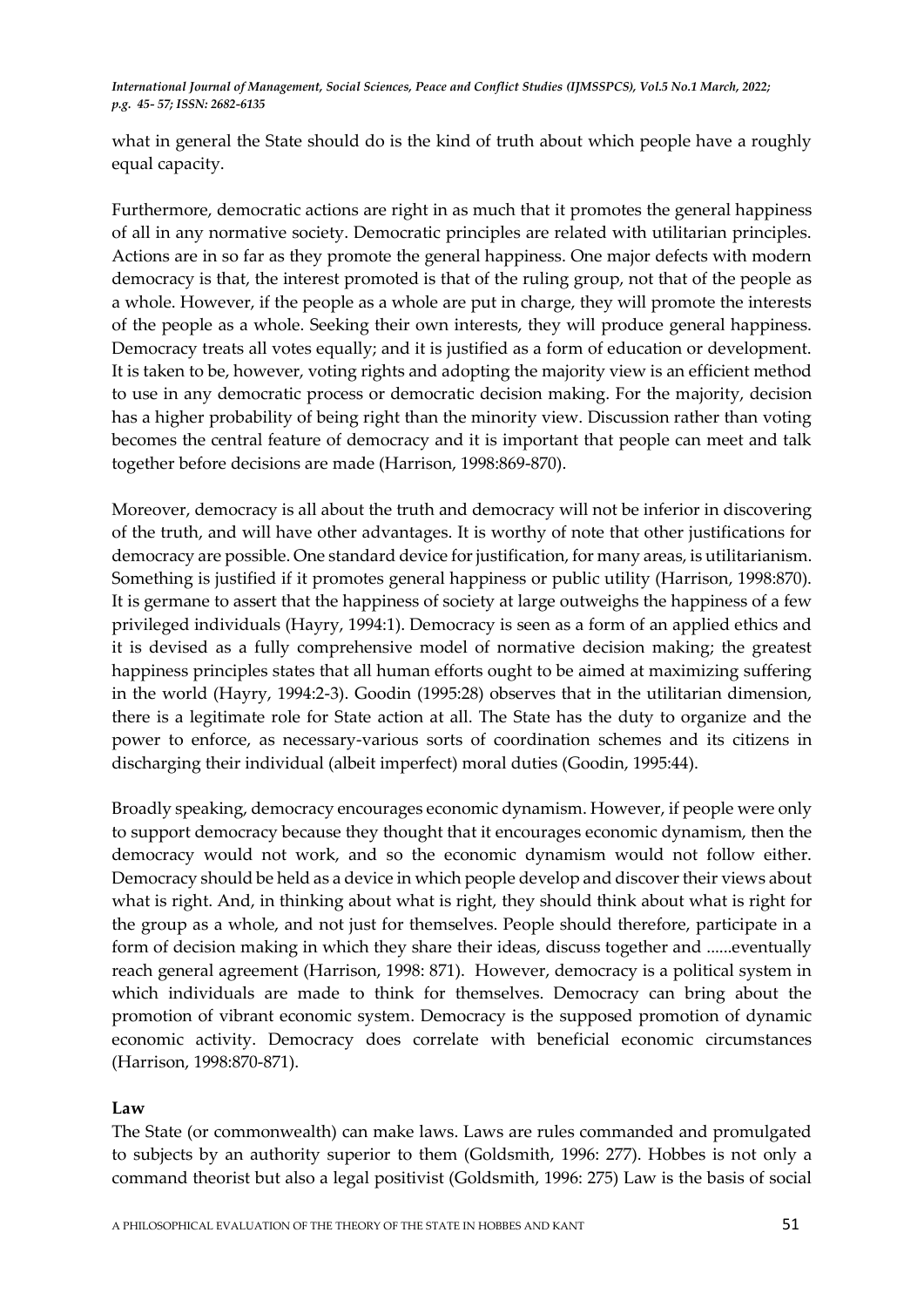order in the modern state. A proper understanding of law is instructive to the groundings of a normative society. Law is the body rules. The moral welfare of any State is anchored on the effectiveness of law. A firm understanding of law is hinged on the preservation of social institutions and social engineering. Law is characterized by a social control mechanism. Law is the vehicle which the state is itself the source of the law. Nevertheless, the State reflects the social control of the dynamic nature of the State. Laws are made to regulate the conduct of behaviour in the society (Richmond; 2013:269-271). Law provides the general standards of moral behaviour for the individual and groups of individuals; it is also the basis for the existence of government. Law spells out the general standard of behaviour for the metaphysical foundation of the state. The idea of law has been one of the driving concept or hottest debates in philosophy. Law has been a significant concept in philosophical analysis. Law presupposes the need for the principle of cosmic order. According to Brown (1998:463- 464) law has been a significant topic for philosophical discussion since its beginnings. Attempts to discover the principles of cosmic order, and to discover or secure the principles of order in human communities, have been the well springs of inquiry into law.

Nonetheless, the idea of law presupposes the dialectics of reason and will of the State. The State has the law as its instrument and this principle of law presupposes the dialectics of reason. According to Brown (1998:462-463) a dialectics of reason and will is to be found in philosophical speculation about the underpinning principles of law. There is the idea that the cosmos itself and human society too, contain immanent principles of rational or reasonable order. And this order must be capable of discovery or apprehension by rational (or reasonable) beings. There is the view that order especially in society and in human conduct, is not found but made, and not disclosed to reason but asserted by acts of will. For law is about human practice, about societal order enforced and upheld. If there can be a law of reason, it must be that reason is a practical as well as speculative faculty.

In addition, there is a fundamental linkage between legal matters and political matters. Law is subjected to the fundamental nature of politics. Law and politics aim at the idea of the good and the normative foundation of good order. Law becomes the basis for social order in the state. Where there is no law, there is no transgression; and there is chaos or social disorderliness. Law is very fundamental about the shaping and the limitation of power structure in the state. What determines good order is the existence of law and politics. Accordingly, it is worthy of note that:

A further fundamental set of questions concerns the linkage of the legal with the political. If law concerns good order, and if politics aims at good order, in a polity, law must be a crucial part of politics; but in this case a subordinate part, for politics determines law, but law not politics....we may see law as that which can in principles set limits on and control abuses of power. Politics is about power, law is about the shaping and the limiting of power structures (Brown, 1998:464).

Moreover, law in its fundamental principles is discoverable by rational and discursive means. The issue then is how to make law a master of politics rather than its servant. Law is guaranteed in the State and the will of the State as a rational association is also a logical necessity in Hegelian vein (Brown, 1998:466). It is germane to note that to secure the rule of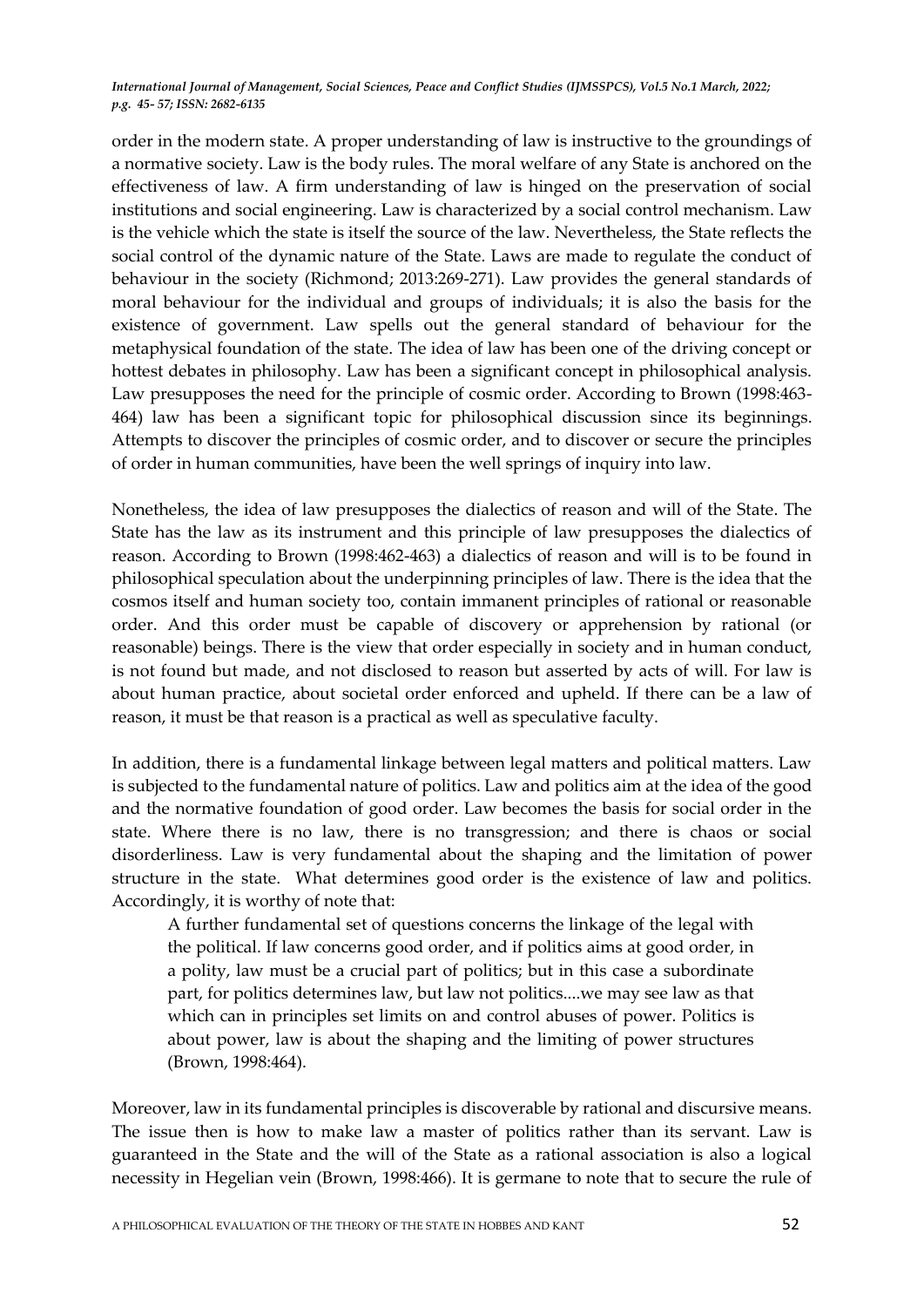law it is necessary to have prospective rules published to all (Brown, 1998:467). It is worthy of note that taking an overall view, the project of establishing the rule of law as an independent base for the critique and control of state action is put in serious doubt, since interpretation is through and through political; and appeals to the rule of law can themselves be moves in a political game, expressions of ideology, rather than of higher values. It is believed that the theatre of law is simply a theatre presenting endlessly the power play of rival wills and vision of the good (Brown, 1998:468).

## **Freedom**

Freedom is power and it is generally and rhythmically defined as the absence of constraint or impediment; it presupposes self-determination. Freedom is not the only basis for the principles underlying the normative foundation of the state. Freedom simply means the autonomous rights of every individual in the state. Freedom defines the political structure of every state. The State is justified by the freedom of actions of every individual. Freedom of action experienced by individuals in a state of nature without legal control and moral precedence would lead to chaos or anarchy. The idea of individual autonomy and selfdetermination or actualization dominates contemporary political philosophy. The concept of individual autonomy is fundamental and foundational largely by the procedural and distributive principles of the state. The State is the presuppositions of individual selfdetermination and self-actualization.

Nevertheless, freedom is the guiding principle of the state formation. Freedom is seen as the basis for mutual recognition. The potentiality of freedom is an inexplicable canon inherent in the moral adherence as the cornerstone for the greatest part of the democratic State and democratic interaction is the key to the normative foundation of the state. Freedom is the reciprocal recognition of the structure of social interaction. The individual can only achieve the fullest fulfillments of their goals. The idea of individual freedom is hinged on social engagements. The individual person is only free to the extent that he can only succeed in articulating his authentic needs, goals and aspirations. The achievement of freedom is bound to the presupposition of political participation. Freedom is the metaphysical legitimacy of every individual person. The freedom of the individual human person is guaranteed by the State protection and the civil society.

#### **The Idea of the Common Good**

It is worthy of note that the common good offers us a clear platform to show concretely our commitment to the joy of being as the ultimate transcendent foundation of meaning in our actions. The common good is the ultimate authenticating anthropological basic constant of human life. The common good refers to the authenticating normative and the metaphysical foundation of all interpersonal relation in society (Asouzu, 2004:380).The common good refers to the authenticating foundation of interpersonal relationship in society, expressible in all those socio-empirical goods and services we own in common whose upkeep is necessary for well-coordinated and contented existence (Asouzu, 2004:380-381). It is however, germane to note that:

In any complementary relationship, a profound and well developed sense of common good is essential towards upholding even one's autonomy and preventing a relapse into the destructive canons of self-interest. It is therefore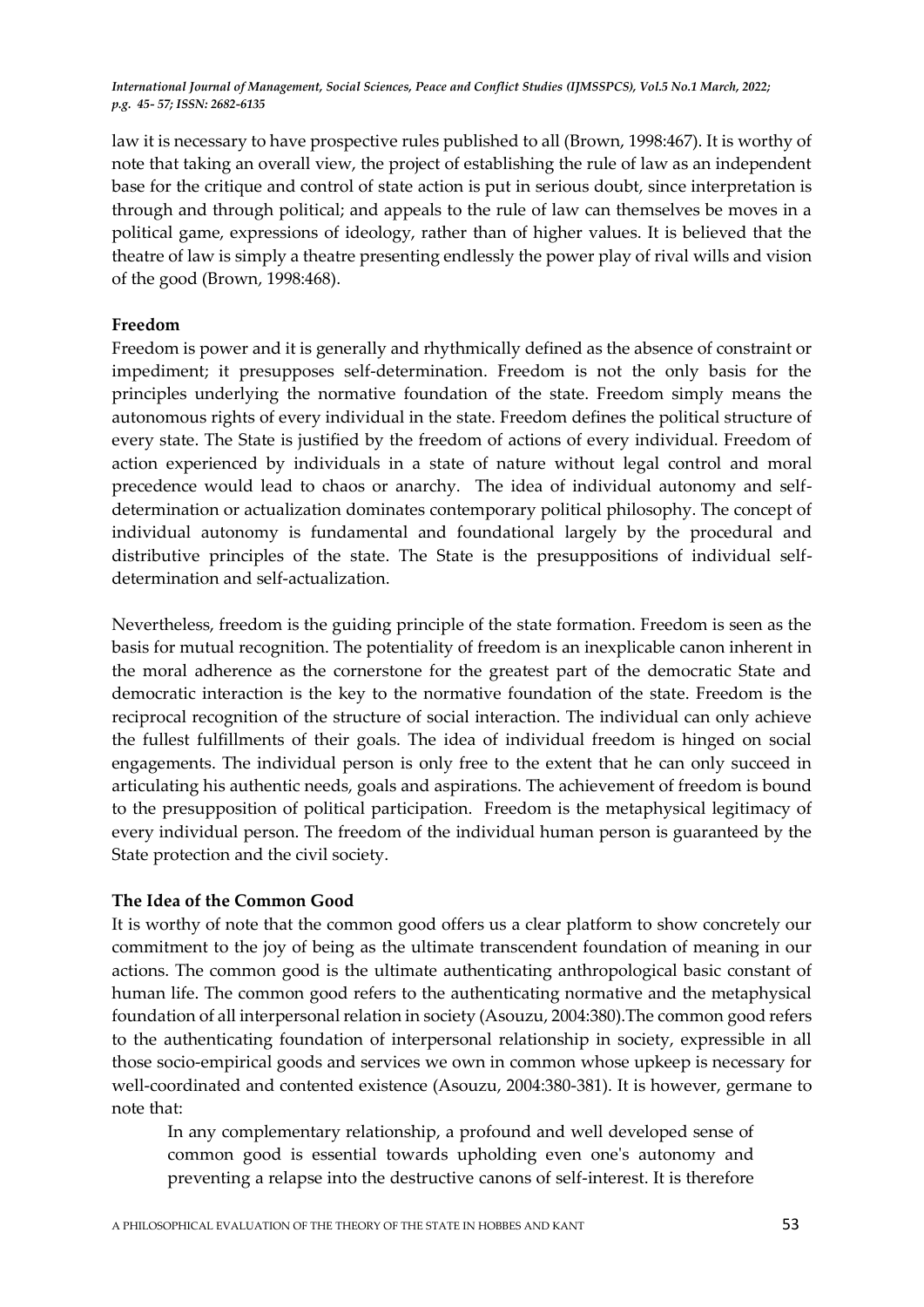very essential to have a very balanced idea of the common good should an individual be in a position to manage the tensions arising from the ambivalence of his situation well. The common good refers to a common source of collective legitimization beyond the dictates of the ego. The common good thus negates the idea of absolute possessiveness and exclusiveness (Asouzu, 2004:381).

Furthermore, the common good presupposes the context of relational dimension and comprehensiveness. This relational dimension is basic towards understanding the relevance of the common good in politico-existential situations of life (Asouzu, 2004:382). The idea of the common good in any political State is anchored on the principle of objectivity, reciprocity and politico-existential relationality. The concept of reciprocity offers the normative framework for explicating the idea of the common good in this relational, comprehensive, and future oriented manner. It is worthy of note that, through reciprocity, therefore, the components of which a system is constituted, show that they share a common framework of action and meaning since all the units are necessarily bound to each other complementarily. However, human existence, in whatever form we conceive it, makes meaning only when viewed as a system typical act (Asouzu, 2004:383-384). It has been argued that:

The common good as an a priori basic anthropological constant is a guarantor of authenticity to human actions. In this capacity, the common good reveals to us that we cannot seek to act authentically without taking into account the interest of others. It is the fact of the precedence of the ultimate common good, expressed in the fundamental will to reciprocity that even all forms of egoism have their foundation and are conceivable the primacy of the ultimate common good remains (Asousu, 2004:385-386)*.*

Asouzu argues that in a conflict laden existential situations presupposes on the fact that the common good as the transcendent anthropological foundation of human action finds its expression in those authentic goods and services we share in common (Asouzu, 2004:386-387). It has been asserted that:

Thus, the survival of any human organization depends largely on the level of awareness concerning the legitimizing function of the absolute common good as it finds expression in those authentic goods and services that we recognize as common good. We evoke the idea of the common good as it relates to these objects to legitimize certain claims we make or certain expectations we place on individual and group of individuals (Asousu, 2004:385-386).

To overcome the fundamental conflicts of interest in society, society ought to guarantee the idea of the common good which Rousseau refers to as the "General Will". Accordingly, the "general will" can emerge from the people, which will generate agreement on the laws and policies conducive to the common good, ensuring thereby that everyone is subject only to decisions they have themselves made (Jay, 1992:166).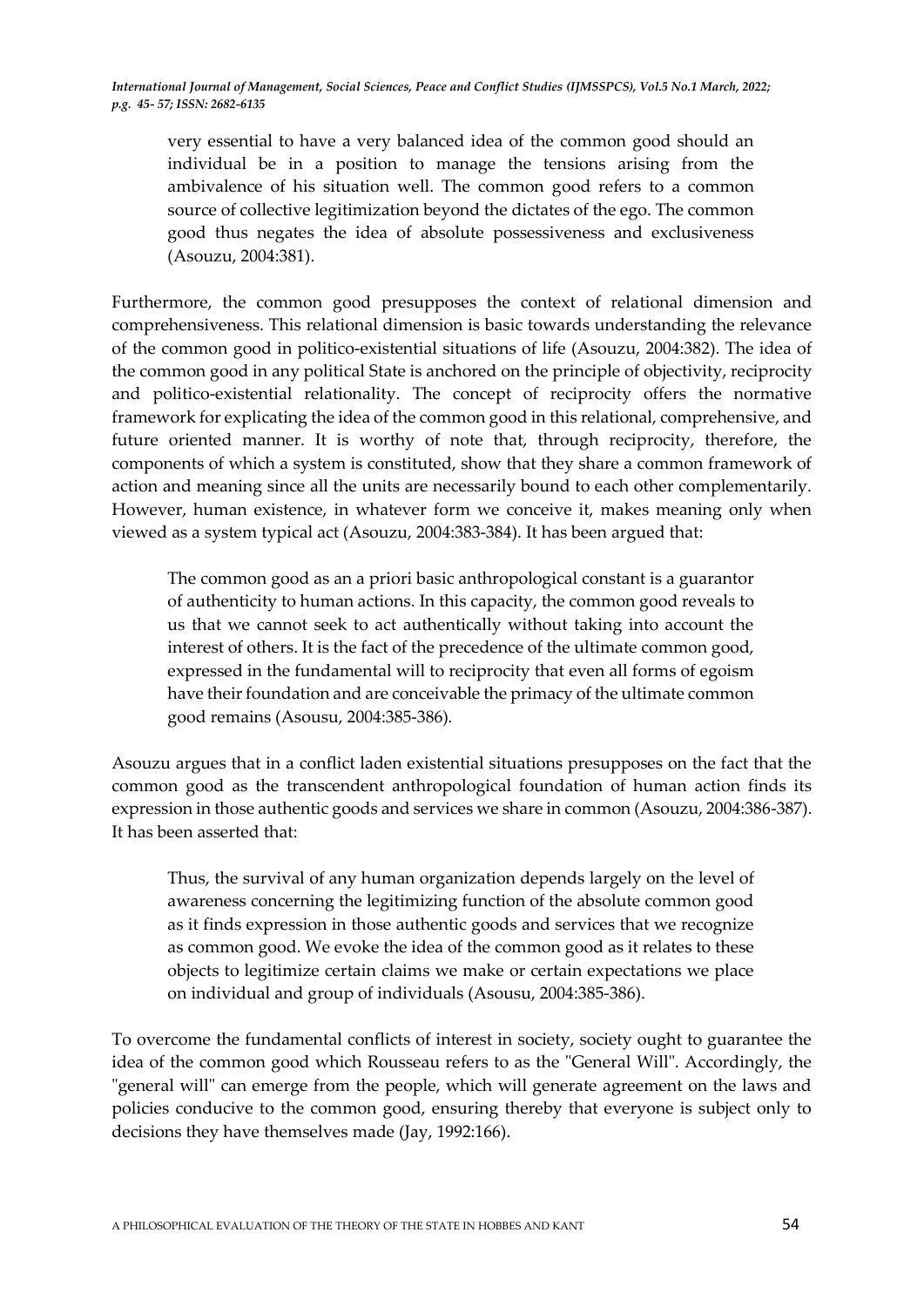## **1.6 The Failure of the Modern State**

Today, the world is facing major crises due to the failure of the modern State. Violence, for instance, is on the increase. Violence does nothing good to any modern state. Violence begets violence. Human society cannot grow in an atmosphere of violence and chaos. Violence discourages economic development in all its ramifications. Violence and insecurity are correlated here. Where there is violence, there are usually states of insecurity. Violence and insecurity elicits fears in the minds of the people in the modern state. But, violence or insecurity could be drastically reduced in the state where there is effective internal security mechanism. Thus, violence and insecurity in the modern State is closely related to man's inhumanity to man through perceived injustice by some aggrieved groups in the modern state. The lack of moral accountability and the idea of the common good could account for these challenges faced by the modern state. The welfare of the people in the modern State is usually short-changed by some corrupt few who are the disgruntled elements in the modern states. The State is a political institutions governed by moral principles and the logic of legal morality. The State is simply governed by law and morality. Law has also failed us in its own right. Today, modern State is experiencing some high level of lawlessness and moral decadence due to loss of moral values in the modern state. The modern State is now facing untold level of lawlessness, terror and terrorism due to the failure of modern state political leaders.

## **1.7 Evaluation**

We have argued in this theoretical discourse that the State is hinged on legal morality. The existence of morality and law remains the most fundamental basis for the state. It is worthy of note that morality is a distinct sphere within the domain of normative thinking about action and feeling; the whole domain, however, is the subject of ethics. The state is governed by moral codes (Skorupski, 1998:564). It is plausible that moral codes have a social function, such as that of maintaining beneficial cooperation; but it does not seem an apriori truth. In contrast, it may be true a priori that moral obligations are supreme-accepting an obligation as moral, is accepting that it should be carried out whatever else may be said against doing so. Morality is but a part of the whole domain of normative thinking about action and feeling (Skorupski, 1998: 565). It is however, germane to note that all sustainable societies have spontaneous discipline-any system maintaining solidarity and prohibition- in the sense that they flow from spontaneously shared favourable and hostile attitudes to actions and are not codified systems of law enforced by instituted penalties (Skorupski, 1998:567). The State is saddled with the responsibility of protecting the freedom and the rights of the individual. The State is an arbiter to all individual human persons. Kant's conception of the state is simply the realization of rights and freedom of the individual human person. Kant understands that the realization of rights, freedom, and reason can take place only in the historical world and under the conditions of the historical world (Kersting, 1992:359), and that after freedom, and equality, self-sufficiency, is Kant's third a priori political principle (Kersting, 1992:357). The State is necessary and absolute. The state is an institution that claims a monopoly of legitimate force for a particular territory(Hoffman and Graham, 2009:501). The freedom of the State is absolute and unlimited. The freedom of the individual is limited but his desires are unlimited. The state has power of life and death but human beings remains the lord of the world. Wolfgang Kersting in his essay "Politics, Freedom, and Order: Kant's Political Philosophy", observes that the human being is the lord of the world, the world as the totality of usable non-human things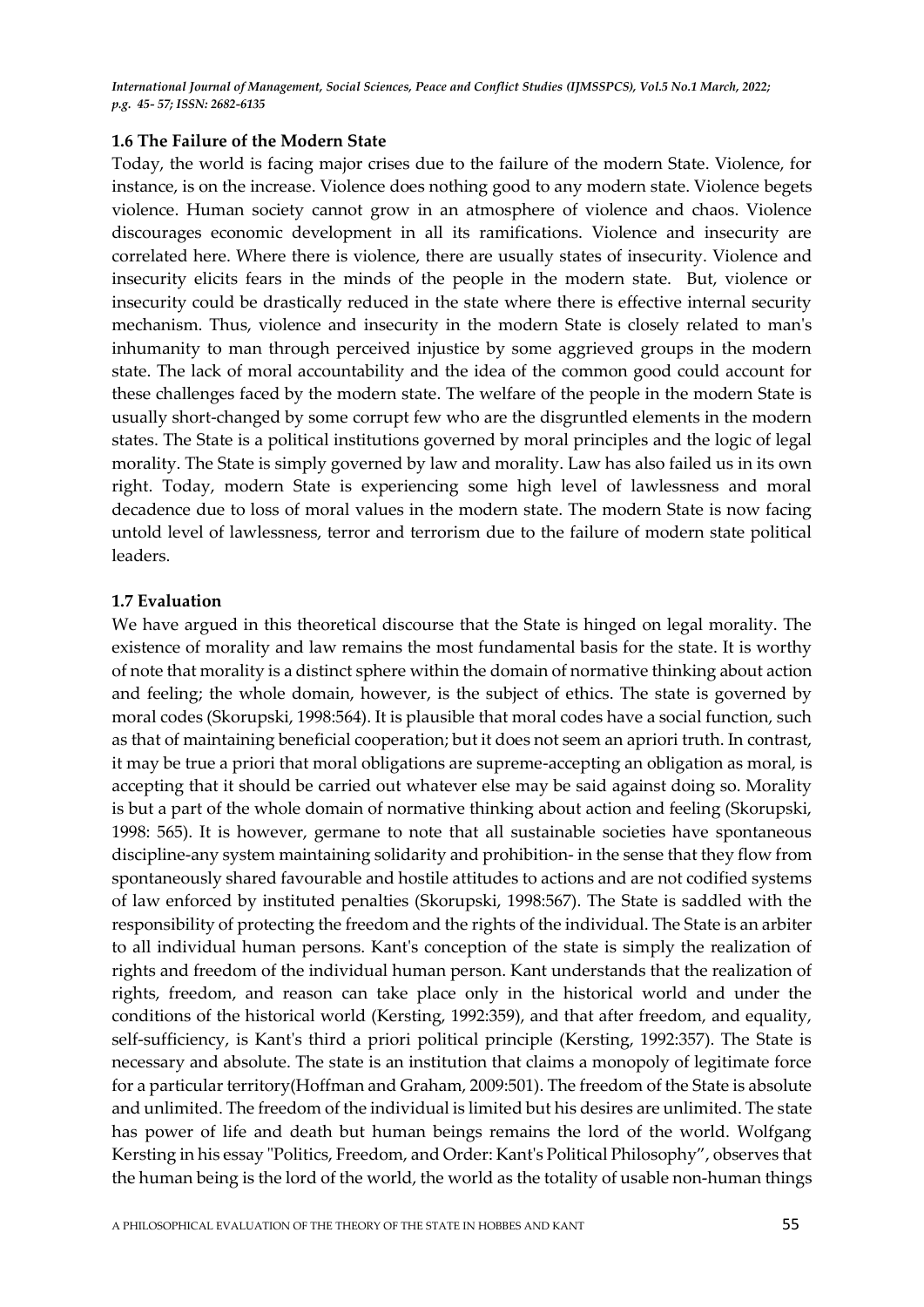is at his disposition. Further the free will in its use of things can be limited only by the formal law of the right of reason (Kersting, 1992: 349). Kant posits that there is a correlation between the State and property right. Kant argues that the conception of the state becomes more apparent when there is the realization of human rights and the protection of the individual freedom. The dignity of human beings ought to be supervised by the state. It has been argued that:

The Kantian State is, to be sure, limited to the function of the realization of right and the protection of freedom but when one considers the dangers that threatens right, freedom and the dignity of humans from a market placeunsupervised by a social State and from radical libertarianism's politics of minimal state-restriction, then one sees that the philosophy of rights must require a compensatory extension of the principle of the State of right through measure toward a social and welfare state in the interest of the human rights of freedom itself. After freedom and equality, self-sufficiency is Kant's apriori political principle. The human being is free and equal qua human being (Kersting, 1992:357)*.*

Furthermore, one of the sole objectives of the State is to ensure the security of its democratic citizens from both internal and external aggression. It is worthy of note that States are saddled with the responsibility of strengthening their security apparatuses for the realization of this objective. Be that as it may, in present day society there is an attempt to shift the issue of security from the conventional militaristic conception to accommodate other critical areas like economic development, equality, political accountability and good governance (Udo, 2021:168). The State should be equipped with political leaders who have the managerial skills or managerial competence to actually handle the affairs of the people.

#### **1.8 Concluding Consideration**

Having taken a cursory look at the metaphysical foundation, the normative dimension and the moral basis of the state, the State has an important role to play in man's self- fulfillment and self-direction. The State is a political entity and it is governed by the logic of legal morality and moral accountability. This research analyzes in great detail and navigating into the major objective for the formulation of the State. This paper concludes that the State is a political entity formed by human creation or association and also to guarantee human emancipation and human solidarity. The State serves as an avenue for man to meet up with his full potentials. The State from the Marxian perspective has serves as an instrument to keep man in a perpetual bondage. Ideology, for Marx has been one of the major instruments of the State to keep man in perpetual bondage. The freedom of man is not absolute but very limited. His desires and aspirations are unlimited. The state ought to begin to strengthen its internal mechanisms in order to guarantee man's safety and freedom in the State. The state has a great role to play in order to guarantee human dignity, human flourishing and the general happiness of all mankind. The sole objective for the creation or formulation of the State is not to hamstring man's freedom but to guarantee the harnessing of man's full potentialities in the State. The common good of all ought to be guaranteed by the State. State resources of the common wealth ought not to be hijacked by some disgruntled elements who are mainly corrupt politicians and their cohorts (those who are holding key positions as executives in government institutions). For instance, in contemporary Nigerian society, various institutions